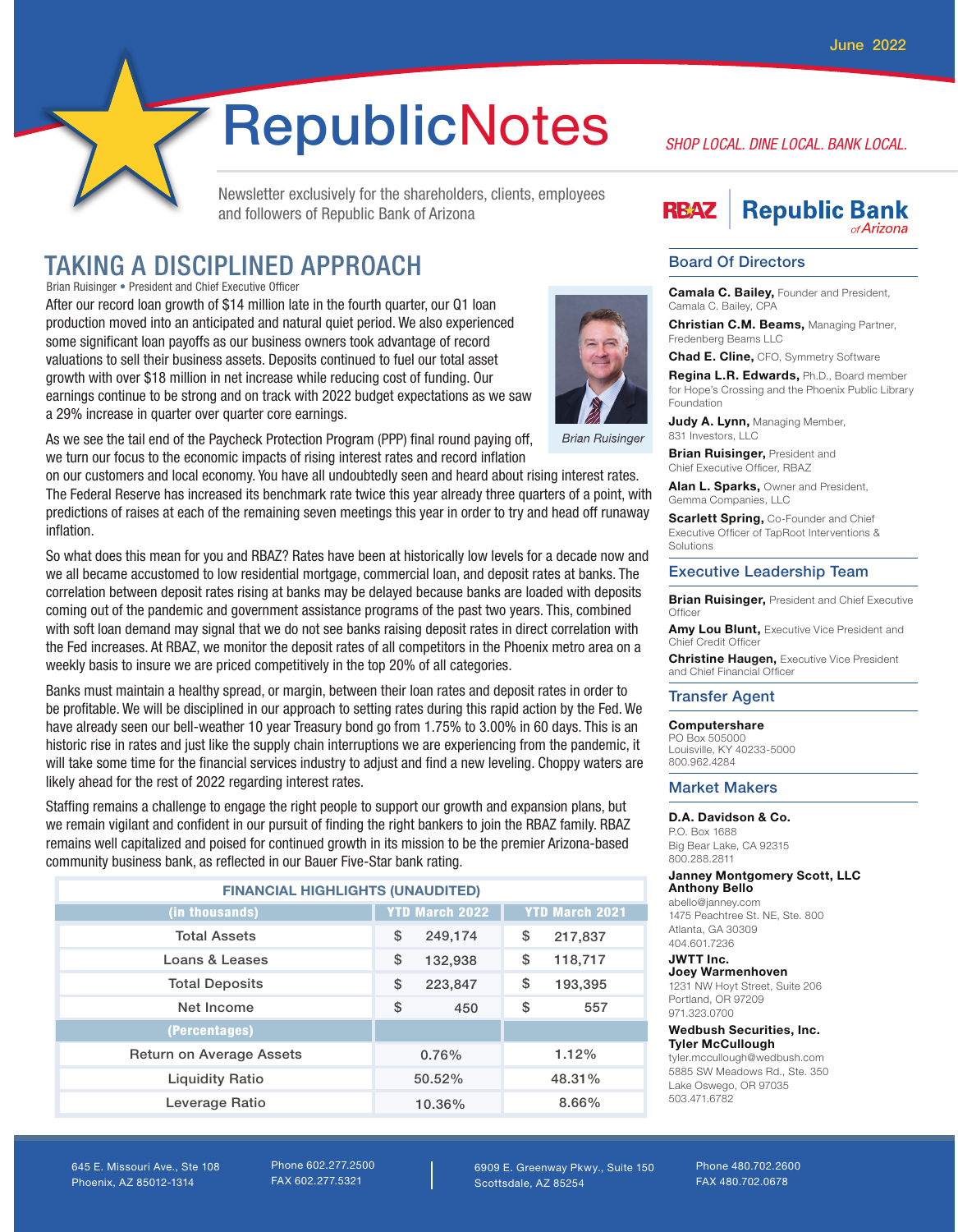# SPOTLIGHT ON PHOENIX CITY GRILLE FALLING IN LOVE WITH THE RESTAURANT BIZ

This was not the plan. The original strategy was to get a degree and a job that would allow him to live in Europe, explains Phoenix City Grille owner Sheldon Knapp, an RBAZ client. "A friend advised me that if I wanted to work overseas, I should get a degree at Thunderbird," said Sheldon referring to the Thunderbird School of Global Management.

But while pursuing that degree, Sheldon began working in the restaurant and nightclub industry, and, you can probably guess, he fell in love. "The more I got to know Arizona, the more I realized this was the clear path I wanted to follow," he said. So goodbye Europe and hello to an incredible career in the restaurant industry that eventually led to the opening of Phoenix City Grille in 1997.

### RIGHT TIME, RIGHT PLACE

When Phoenix City Grille opened its doors, Sheldon was a food and beverage industry veteran, launching a few establishments of his own, but also gaining years of training and experience in many areas of the food and beverage industry. He believes those years of learning the ins and outs of all aspects of the industry significantly contributed to his success at Phoenix City Grille.

He sought out jobs at restaurants that he felt brought unique concepts to the marketplace. There he absorbed as much knowledge as he could to use as the foundation for launching his own successful and unique restaurant. Finally, the time was right and when the perfect location became available, he grabbed it. "I knew the neighborhood well. The facility was well built with good features," says Sheldon of the location at 16th Street and Bethany Home Road in Phoenix.

Phoenix City Grille has thrived for 25 years as a place for customers to have a great meal in a relaxed and friendly environment. For Sheldon, that success is the result of three main ingredients:

1) Perseverance. "You have to be flexible and be able to adapt to outside factors like a major recession and a global pandemic."

2) Experience and Know-How. "I was exposed to a wide range of management training in my previous positions from how to run a kitchen to planning a menu. I had a lot of guidance to draw upon from the management training I received."

3) Continuous Improvement. "My outlook is that a restaurant is always a work in progress. You must be able to keep putting your profits back into your business."



*Shledon Knapp, Owner of the Phoenix City Grille*

### KEEPING THE MENU FRESH AND EXCITING

The menu at Phoenix City Grille is always changing. "I like to rotate dishes out with different specials," explains Sheldon. Menu selections are often created based on seasonal favorites and new discoveries. As an example, Sheldon described how he and the culinary team developed a new steak sauce using black garlic he was introduced to on a culinary trip a few years ago. The Phoenix City Grille was the first to bring this new ingredient to the Phoenix market. "Discoveries like that help keep things fresh and exciting for everyone, our staff and customers," he says.

And after 25 years, Sheldon continues to enjoy serving up great dishes for an appreciative clientele. "Eating is a very personal thing," he says. "Our customers are quick to express their gratitude for a great meal and dining experience. That makes it very fulfilling and what I enjoy most about running my restaurant."

### RBAZ MAKES A SURPRISING INTRODUCTION

Being solicited by a bank is practically unheard of for a restaurant, says Sheldon. "Some banks won't touch our business. Which is not fair to our industry and those of us with a good track record." But when Sheldon was looking for a local bank, RBAZ came knocking. "The bank solicited our business, so when I met with them and told them what I needed, the bank was able to put together a plan for us. The most important thing for me is that my bank has an understanding of my businesses."

RBAZ greatly values its relationship with Sheldon and the Phoenix City Grille. "It means a lot to us to be able to support a longtime local establishment like the Phoenix City Grille," says Amy Lou Blunt, executive vice president and chief credit officer. "Sheldon and his team are real experts in the industry and Sheldon's passion for delivering great cuisine in a friendly and relaxed environment makes his establishment a unique and exciting experience. We look forward to partnering with them for many more years."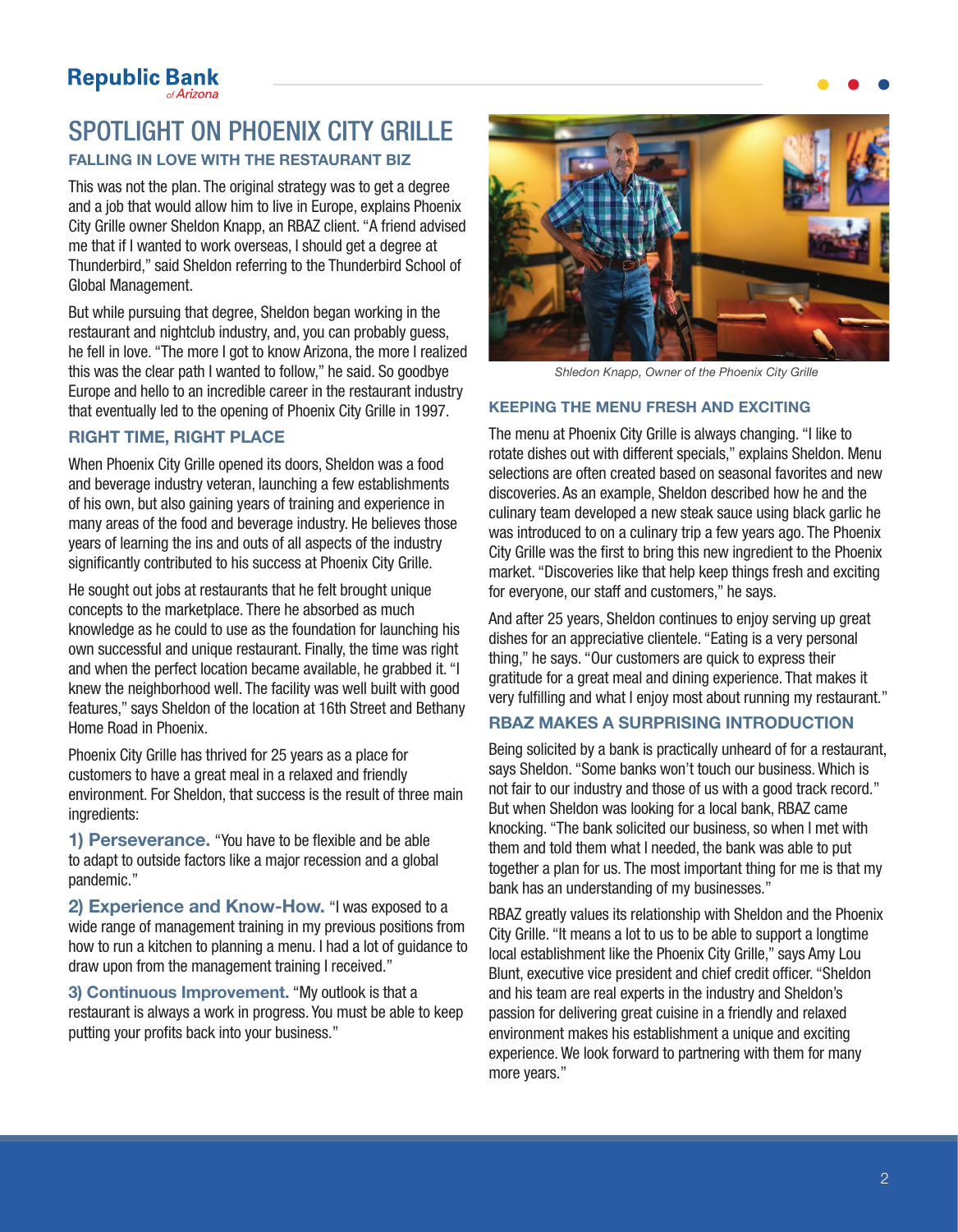# **Republic Bank**

# INFLATION AND RISING RATES: WHAT BORROWERS NEED TO KNOW<br>Amy Lou Blunt • Executive Vice President • Chief Credit Officer

As you have read or heard on the news, the Federal Reserve has raised interest rates by 75 basis points so far this year, and are indicating there will be many more incremental increases to follow. Loans are priced using a number of different indexes, with the most common being Wall Street Journal Prime Rate and Treasury Constant Maturity rates (3, 5, or 10 year), plus a fixed spread. Changes made in the Fed Funds rate are immediately reflected in the Prime Rate.



Amy Lou Blunt

Economic policy, inflation and changes in the market affect the Treasury rates.

If you have a fixed rate loan, these increases will not have an immediate impact on you, however, many term loans with fixed rates have one or more pre-set rate resets throughout the term of the loan. At the date of the reset, whatever the prevailing Index rate is plus your pre-determined margin will be your rate for that period and, most likely, your monthly payments will be re-amortized using this new rate. If you have a floating rate loan, which is most common with revolving or construction lines of credit, the change in rate will be immediate, and reflected in the interest accrual.

Rates have been historically low for years, with little to no movement. For example, WSJ Prime was 3.25% from December 2008 to December 2015, and again from March 2020 to March 2022. Even so, it is common practice for banks to underwrite loans as actually priced, as well as 1% to 3% above, to ensure a borrower's ability to repay the loan in a rising interest rate environment. This debt repayment amount is measured against historic cash flow. Given the cues from the Fed, underwriting will likely stress the interest rate a bit further, as well as finding a "break even" point at a 1:1 coverage of cash flow to debt service, and forecasting its likelihood.

Adding to the mix, we have record inflation, with increased cost of goods, transportation and labor. The use of historic cash flow may no longer be an appropriate test. Don't be too surprised if that element of your historic financial performance isn't also stressed in underwriting. Perhaps the best lesson in all of this is not to be surprised at all.

It is a good exercise for all business owners contemplating a new loan request, along with those who have existing loans, to take a close look at these elements. Identify the true purpose of your lending need, and weigh both the pros and cons. It is critical that you have the peace of mind knowing that you have not overextended or over leveraged your company's assets, and can navigate the choppy waters ahead. Debt is a very valuable tool in supporting and growing your business, with the right structure and amount, but it can sink the ship if it is not the right fit.

# STRONG Q1 GROWTH AND EARNINGS SET PACE FOR 2022

Christine Haugen • Executive Vice President • Chief Financial Officer

The first quarter of 2022 set the pace for growth and earnings for the year. Total assets at March 31, 2022 were \$249.2 million, finishing the quarter just short of \$250 million. The Bank is positioned to achieve \$250 million in total assets early in the second quarter, a significant milestone for the Bank.



*Christine Haugen*

Total assets of \$249.2 million represent

an 8% increase since December 31, 2021 and was the result of significant deposit growth during the quarter. Total deposits at March 31, 2022 were \$223.8 million, an increase of \$18.3 million or 9% since year-end. Deposit growth was generated through many avenues including deepening of existing customer relationships and new business earned through increased marketing efforts, our online presence and a strong referral network.

Loans, on the other hand, saw a slight contraction in the first quarter of 2022 ending at \$132.9 million, a decrease of \$2.5 million or 2% from December 31, 2021. Of the \$2.5 million decrease, \$1.0 million was attributed to forgiveness received during the quarter on Paycheck Protection Program ("PPP") loans and the remaining \$1.5 million was related to portfolio loans.

After our record loan growth of \$14 million late in the fourth quarter of 2021, we had a natural lull in loan production to begin the year. We also experienced some significant loan payoffs as our business owners took advantage of record valuations to sell their business assets. The Bank is positioned to overcome this first quarter contraction with a strong loan pipeline heading into the second quarter.

Earnings were \$450,000, or \$0.25 per share, for the quarter ended March 31, 2022 compared to \$557,000, or \$0.31 per share, for the comparative quarter in 2021. Significant to note is the contribution of PPP in each of these quarters. Current quarter Bank earnings of \$0.25 per share were comprised of \$0.22 per share attributable to core operations and \$0.03 per share due to impacts from PPP whereas prior quarter Bank earnings of \$0.31 per share were comprised of \$0.17 per share attributable to core operations and \$0.14 per share due to impacts from PPP.

The Bank remains Well Capitalized with a 10.36% leverage capital ratio and maintains its Bauer five-star rating.